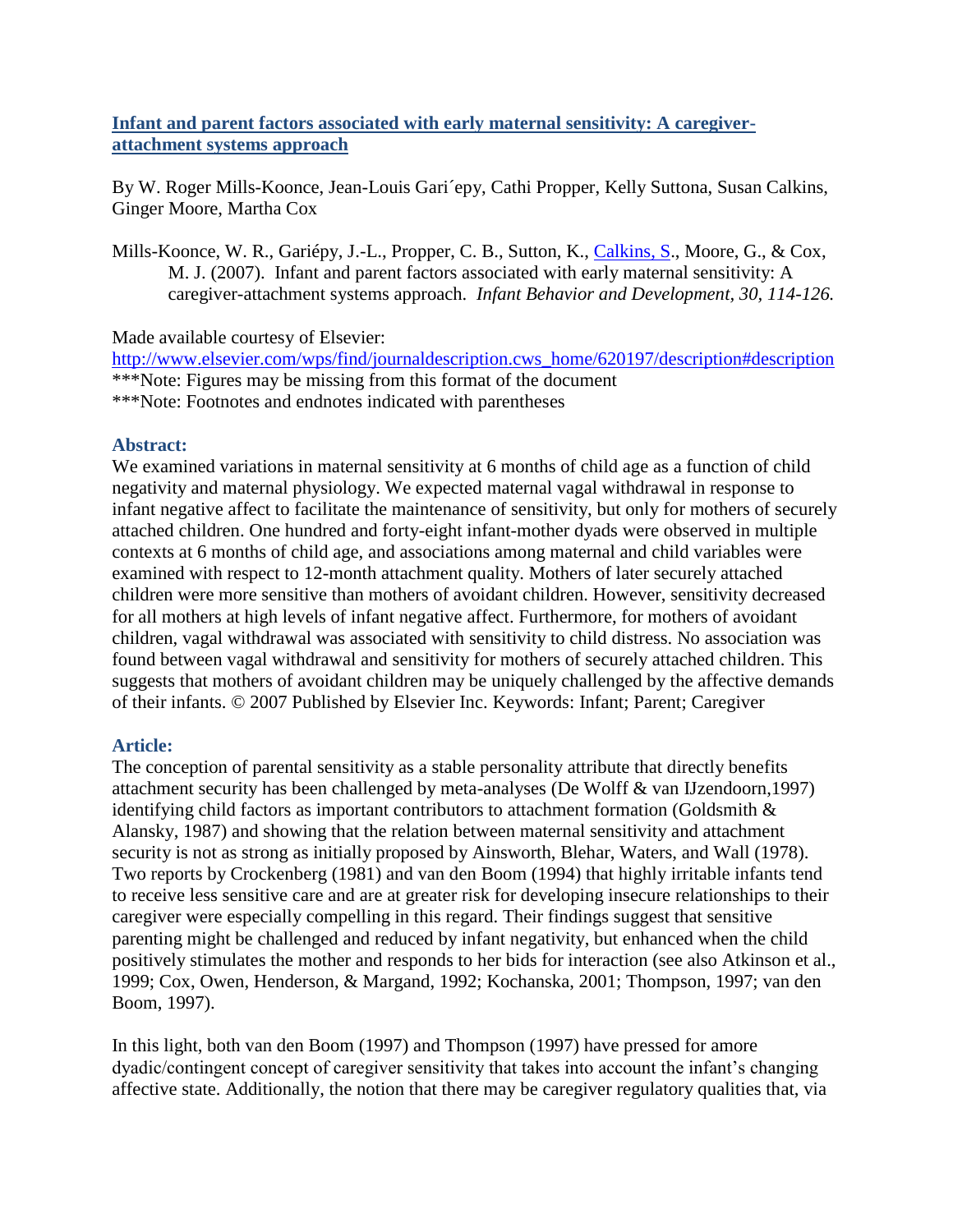their effects on sensitivity, promote or compromise security of attachment (van IJzendoorn, 1995) has also gained visibility in attachment research (Adam, Gunnar, & Tanaka, 2004; Kochanska, Murray, & Harlan, 2000; Pederson, Gleason, Moran, & Bento, 1998; Pedersen & Moran, 1995). In this study, we examine how maternal sensitivity at 6 months of child age varies as a function of child distress and the mother's ability to physiologically self-regulate in response to this distress.

# 1. CHILD FACTORS, MATERNAL SENSITIVITY, AND ATTACHMENT SECURITY Bowlby's (1969) attachment theory highlighted the importance of shifts between positive and negative affect as the primary mechanism of communication for infants. Accordingly, while positive affect promotes affiliation and the acquisition of competence through play and exploration, shifts to negative affect serve as potent signals of distress and the need for comfort from the caregiver. The caregiving system must adequately detect and attend to these shifts in order to support the development of a secure attachment relationship. The coordination of caregiving behaviors with the infant attachment system is a benchmark of sensitive parenting, which is exemplified by child-centered responses to the physical and emotional needs of the infant (Ainsworth et al., 1978; Bowlby, 1969). Repeated experience with this type of caregiving allows the child to develop a sense of efficacy and agency and to use the full repertoire of emotional communication in a well-regulated manner (Tronick,1989). The fact that the caregiving system must respond appropriately to a variety of emotional needs from the child highlights the relevance of examining parenting across a spectrum of interactive contexts. Although experiencing sensitive caregiving is important for children in all contexts, experiencing effective soothing and comfort when distressed may be particularly important for the

development of self-regulation. In contrast, the inability to rely on the caregiver for comfort when distressed may lead the child to develop coping strategies, such as avoidance, that in the long term are maladaptive. Several researchers, such as Thompson (1997), have proposed that ―sensitivity expressed when the child is fearful, anxious or distressed might be more prognostic of a secure attachment than sensitivity displayed during nonstressful episodes  $\dots$  " (p. 596).

Although several studies have examined the relationships between infant affect, maternal sensitivity, and attachment security (Braungart & Stifter, 1991; Frodi & Thompson, 1985; Mangelsdorf, Gunnar, Kestenbaum, Lang, & Andreas, 1990; Thompson & Lamb, 1984), to date only a few longitudinal studies explicitly considered early child influences on maternal sensitivity and later attachment classification (Braungart-Reiker, Garwood, Powers, & Wang, 2001; Posada et al., 1999). Although these studies identify independent effects of early maternal sensitivity and infant affective displays on later attachment classification, they also highlight the difficulty of establishing clear causal links between maternal and infant behaviors. In spite of these limitations, there is much to be gained by examining how these behaviors are coordinated, especially with respect to the dyad's emerging attachment relationship.

For the purpose of the present research, we measured maternal sensitivity at 6 months of child age under three different conditions of increasing stress for the dyad. We expected that these conditions would differ in terms of the probability of observing child negative affect. These conditions included a free play session, a book reading session, and the recovery period that followed two challenge procedures known to elicit infant distress. Based on previous findings that mothers of insecurely attached children (especially of avoidant children; Cassidy, 1999) have more difficulties with their own emotion regulation and parental function under conditions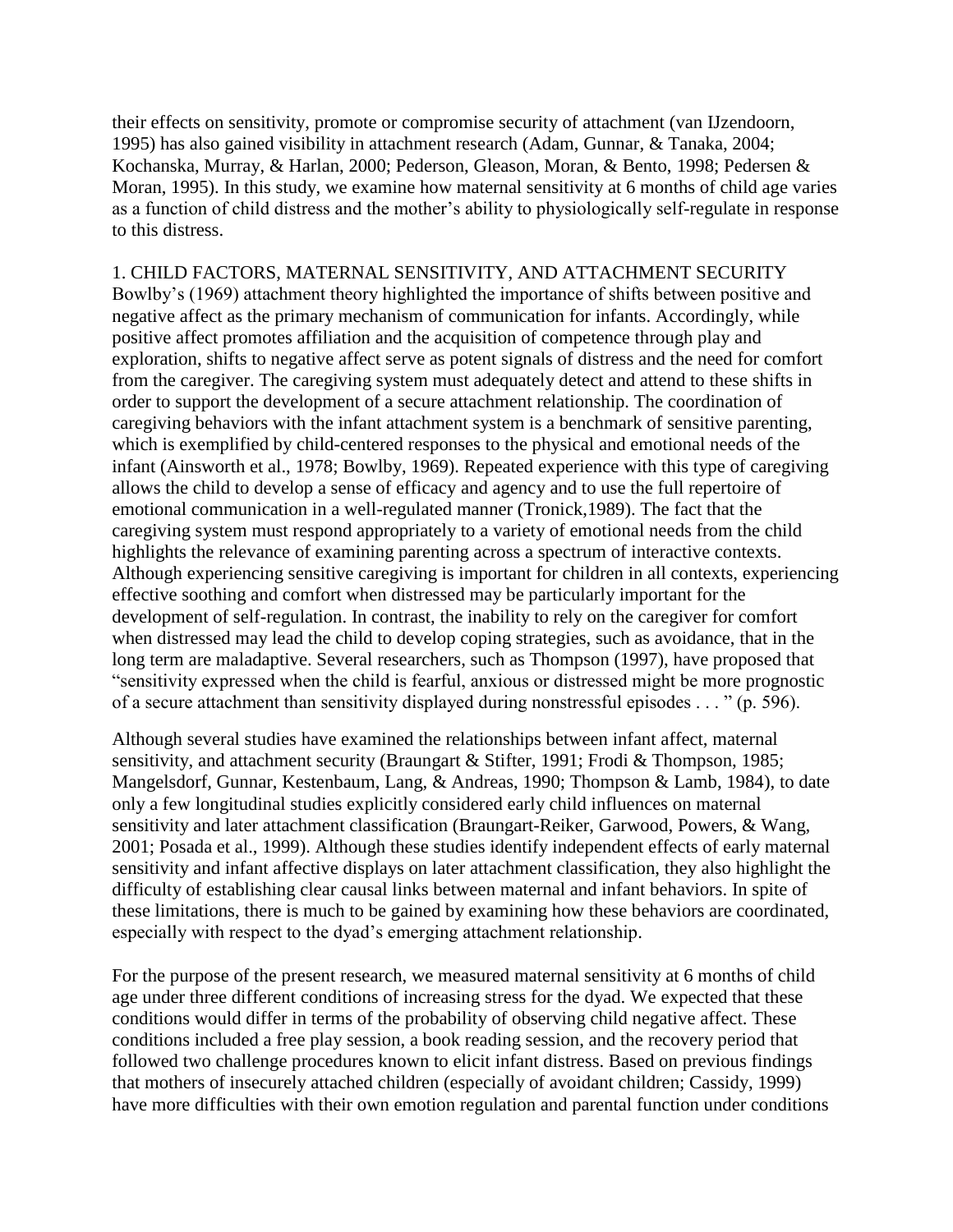of infant distress than mothers of secure children, we hypothesized that mothers of children later categorized as secure would be better able to maintain sensitivity under conditions of infant distress than mothers from insecure dyads.

## 2. MOTHER'S SELF-REGULATION IN RESPONSE TO INFANT DISTRESS

Bowlby (1969) posited that negative affect is the most potent tool of communication available to the infant because of its distinctness and saliency for the mother in almost any situation. Although being aroused by a crying infant is certainly an adaptive feature of the caregiving system, infant distress can also be quite dysregulating for mothers, especially when persistent and intense. Consider the current definitions of parental sensitivity, including attentiveness and awareness of child signaling, emotional availability, consistency, appropriate emotional tone, and lack of irritation and anger (Ainsworth et al., 1978; NICHD Early Child Care Research Network, 1999; Posada et al., 1999; van den Boom, 1997). Each of these descriptive aspects requires some degree of behavioral self-regulatory capabilities on the part of the mother. Given this, our second goal was to determine whether physiological measures of maternal self-regulation were associated with sensitive caregiving in response to changes in the infant's affective state.

In measuring maternal emotion regulation it was important to consider that differential maternal responding to infant distress signals may be associated with and supported by differences in maternal reactivity and self-regulation, both of which have known biological bases in the autonomic and central nervous systems (Rothbath & Derryberry,1981). Thus, the quality of a mother's response to her child's needs may depend in part on the degree to which her physiological stress regulation supports active attention and engagement with the needs of the child. There is ample evidence from the animal literature that such physiological support for organized parenting behavior is necessary (e.g., Boccia & Pederson, 2001; Porges, 1998; Winslow et al., 2000; Wotjak et al., 1996). Of special relevance to this topic is the demonstration by Porges (1998) that mammalian pair-bonding is supported by the vagal system, which physiologically mediates social engagement, facial expressivity, and vocalization. Thus, as part of the broader caregiving system, maternal vagal regulation in response to infant distress signals may provide a psychophysiological support system for the organization of effective parenting behaviors.

One commonly used index of vagal regulation and autonomic functioning is heart-rate variability, a measure of parasympathetic activity. Heart-rate variability, or vagal tone, has been linked to several measures of cognitive and emotional processes involving attention and stimulus appraisal (Lacey & Lacey, 1958; Porges, Arnold, & Forbes, 1973; Richards, 1987; Wenger, 1941). Similarly, a decrease of vagal tone during periods of environmental challenge has been linked to self-regulation and the ability to engage the source of stimulation or take distance from it (Calkins, 1997; Kagan, 1994; Porges, 1996, 1998; Stifter & Fox, 1990; Stifter & Jain, 1996). Interestingly, polyvagal theory (Porges, 1995) suggests that somatomotor and visceromotor nerve fibers that innervate organs such as the larynx, pharynx, bronchi, and heart act synergistically to promote social interaction. Porges explains that under most conditions, heart rate is kept low and heart-rate variability high via the nucleus ambiguous serving as a vagal "brake" in order to curb the use of psychophysiological resources. However, under challenging conditions, this "brake" is released and the resulting decrease in heart-rate variability and increase in cardiac output facilitates active engagement and monitoring with respect to a set goal. Although there are multiple methods for measuring this change, Porges (1985, 1991, 1996) has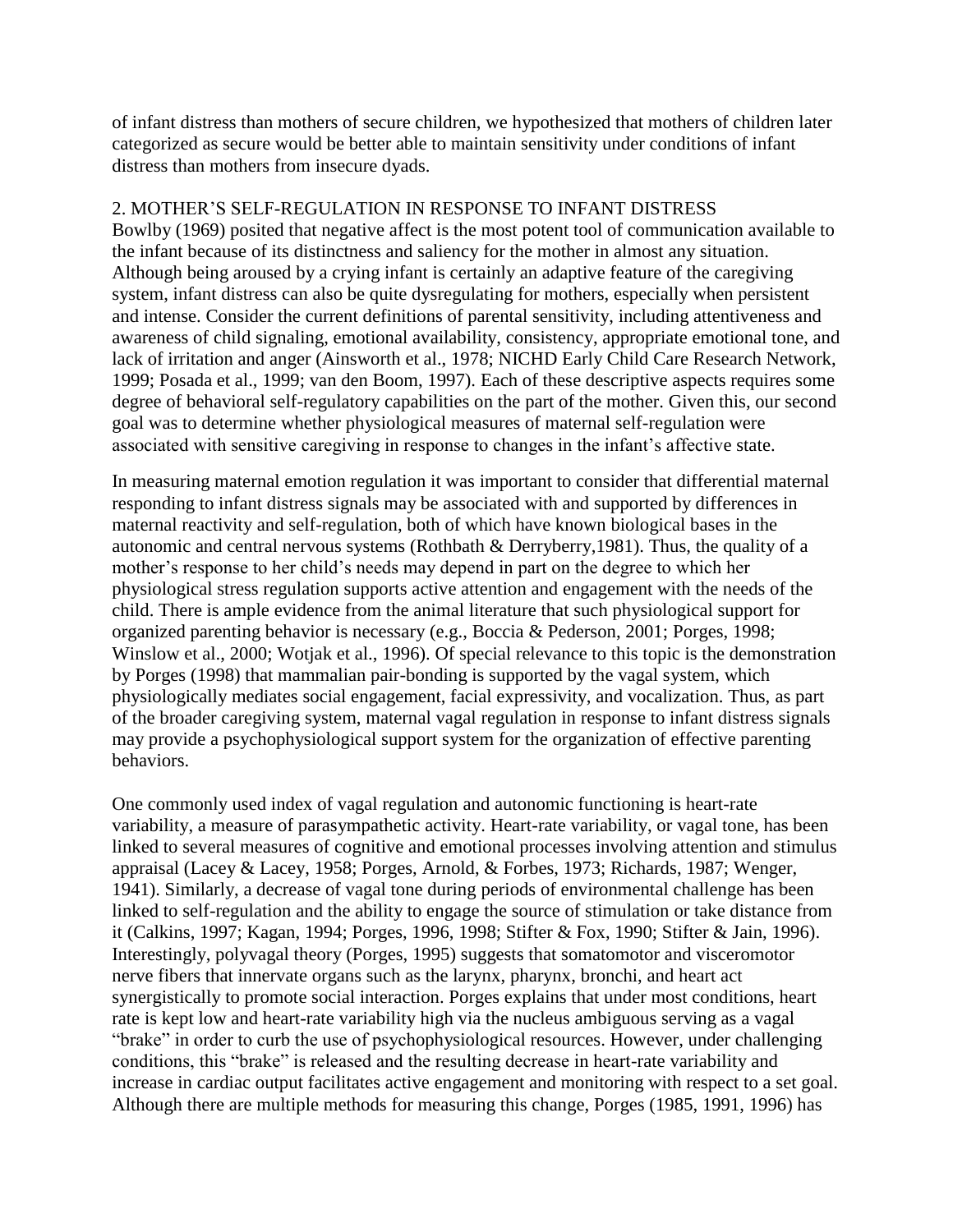developed a commonly used method that indexes heart-rate variability at the frequency of breathing, known as respiratory sinus arrhythmia (RSA). A decrease in RSA from baseline levels (i.e., vagal withdrawal) is believed to reflect the parasympathetic influence of vagal regulation, whereby the withdrawal of parasympathetic control of the heart allows for sympathetic activity and thus increases in heart rate and cardiac output. As such, effective vagal withdrawal has been examined as an index of self-regulation and may underlie the behavioral attention strategies necessary for regulation of arousal (Huffman et al., 1998; Posner & Rothbart, 2000). Although most studies of vagal withdrawal and behavior focus on children, there is both theoretical and empirical evidence to suggest that similar patterns of vagal-behavior associations exist among adults (Beauchaine, 2001). As vagal withdrawal facilitates the flexible shift of resources from a stable state to one that can meet environmental demands, we expected elevated withdrawal to be associated with the maintenance of sensitive care even under conditions of high child distress. Furthermore, we hypothesized this relationship to be particularly characteristic of mothers whose infants would later show secure attachments.

# 3. HYPOTHESES

The goals of the current research were (1) to determine whether associations between child negative affect and maternal sensitivity at 6 months of child age were constant across later attachment classifications, and (2) to determine whether mother's physiological regulation, as indexed by vagal withdrawal, mediates or moderates associations between infant negativity and maternal sensitivity. Specifically, the first hypothesis predicted that infant negative affect would be more strongly associated with maternal sensitivity among mothers of insecurely attached children. In contrast, we expected little to no measurable effects of infant negativity on maternal sensitivity among securely attached dyads. For our second hypothesis, we predicted that for mothers of secure children, high maternal vagal withdrawal would be associated with the maintenance of sensitivity when mothers were faced with high levels of infant negative affect. In contrast, low levels of vagal withdrawal in response to elevated infant negativity were expected to be associated with less sensitive care among mothers of insecurely attached children.

The current analyses are limited to dyads with organized attachment relationships at 12 months of age. Although mothers of children with a disorganized primary classification are an interesting subgroup, there is no conceptual basis for including them in the present analyses. Specifically, several studies have shown that these mothers are as sensitive as mothers with children in other attachment classifications, secure or otherwise (van IJzendoorn, Schuengel, & Bakermans-Kranenburg, 1999). Rather, disorganized attachments have been linked to maternal behaviors such as disruptive affective communication (Lyons-Ruth, Bronfman, & Parsons, 1999), overt familial risks such as maltreatment (Carlson, Cicchetti, Barnett, & Braunwald, 1989), or other broad environmental factors such as the death of a caregiver (van IJzendoorn,1995). In fact, within disorganized samples the forced ABC classification of children is often differentiated by maternal sensitivity, with forced secure children receiving sensitive care to a similar degree as primarily secure children (Mills-Koonce, Gariepy, Sutton, & Cox, under review). Given these findings, the current research focuses on mothers of children with secure, insecure-avoidant, and insecure-resistant attachment classifications.

# 4. METHOD

## *4.1. Participants*

The participants in the current study were 173 families recruited by the Durham Child Health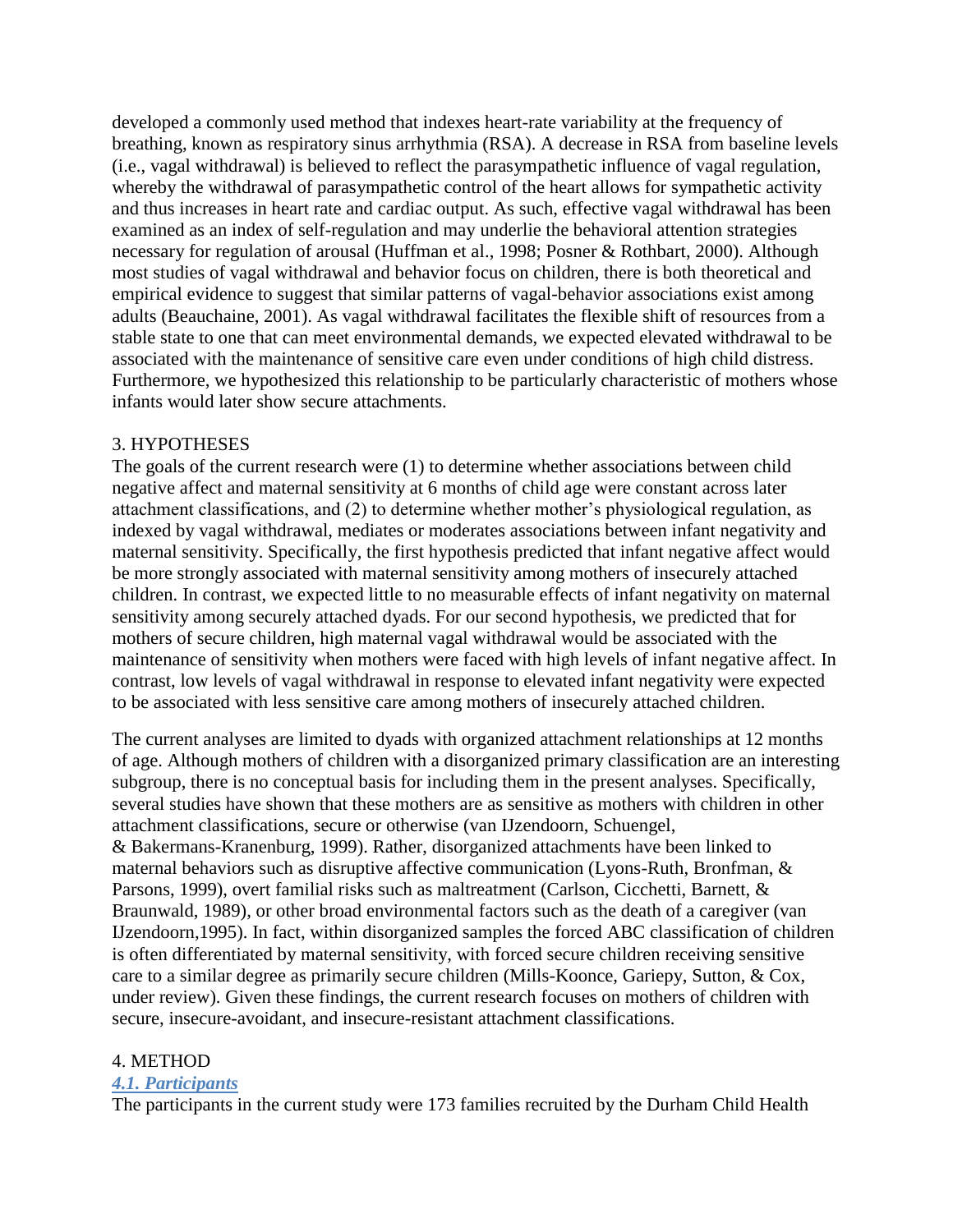and Development Study. For this study, recruitment procedures specified an approximately equal number of European- and African- American families sampled from both lower- and higherincome groups. The family's race was determined by the race of the mother (or primary caregiver), while income status was determined by whether families were above or below 200 percent of the federally established poverty threshold. Birth order or family structures were not used as inclusion criteria. Families were drawn from a largely urban community via fliers and postings at birth and parenting classes, as well as through phone contact via birth records. There was a 10 percent rate of attrition from the first to the second time point, resulting in a total sample of 155 families that completed all assessment protocols. Of those, 7 families were excluded due to audio-visual difficulties that made their videotaped assessments impossible to code. The final sample of 148 families used for the current analyses was 56 percent African-American and 44 percent European-American. Approximately 53 percent was low income (below 200 percent of the poverty level). A total of 13 percent of mothers had no high school degree, 43 percent had either a high school diploma or a G.E.D., 11 percent had some college or vocational school, and 33 percent had a 4-year bachelors degree or higher. The ages of mothers in this sample ranged from 18 to 40 ( $M = 28.3$ ,  $SD = 5.6$ ). In addition to the focal child, 69 families in this sample had additional children in the household. When present, the number of additional children in the household ranged from 1 to 10 ( $M=1.6$ ,  $SD = 2.7$ ). All siblings were older than the focal child, ranging from 1.5 to 13 years of age ( $M = 5.0$ ,  $SD = 2.7$ ). The sample was almost evenly split based on the sex of the child, with 51 percent male. The distribution of 12-month attachment classifications in the present sample consisted of 96 children classified as secure, 37 children classified as insecure-avoidant, and 15 classified as insecure-resistant.

## *4.2. Assessment Procedures*

## *4.2.1. 6-Month free play observations*

Mothers and children were observed in the home for the free play session, during which time mothers were asked to interact with their children as they normally would during a typical day. A standard set of toys was provided for the mother and child to use, and the pair was asked to sit on a blanket that was laid out across the floor. This session was videotaped for later coding, with researchers monitoring the camera discreetly to minimize interference with the ongoing interaction.

## *4.2.2. 6-Month book reading observations*

Within 2 weeks of the home visit, mothers and children participated in a 6-month laboratory visit. During this time mothers were asked to try to involve their child with a picture book provided by the researchers. The book involved pictures without words to control for any effect of illiteracy among the parents. Mothers were responsible for creating a storyline that followed the illustrations in the book. Like the free play session in the home visit, this procedure took place on the floor with the child positioned between the mother and a single camera. Mothers were allowed up to 10 min for this activity.

## *4.2.3. 6-Month challenge tasks observations*

The challenge tasks administered in the laboratory visit were the Still Face Paradigm (Tronick, Als, Adamson, Wise, & Brazelton, 1979) and the arms restraint procedure (Goldsmith & Rothbarth, 1994). For these purposes the mother was asked to secure her child in a car seat situated on top of a large, sturdy table. Prior to the still face episode, the mother was instructed to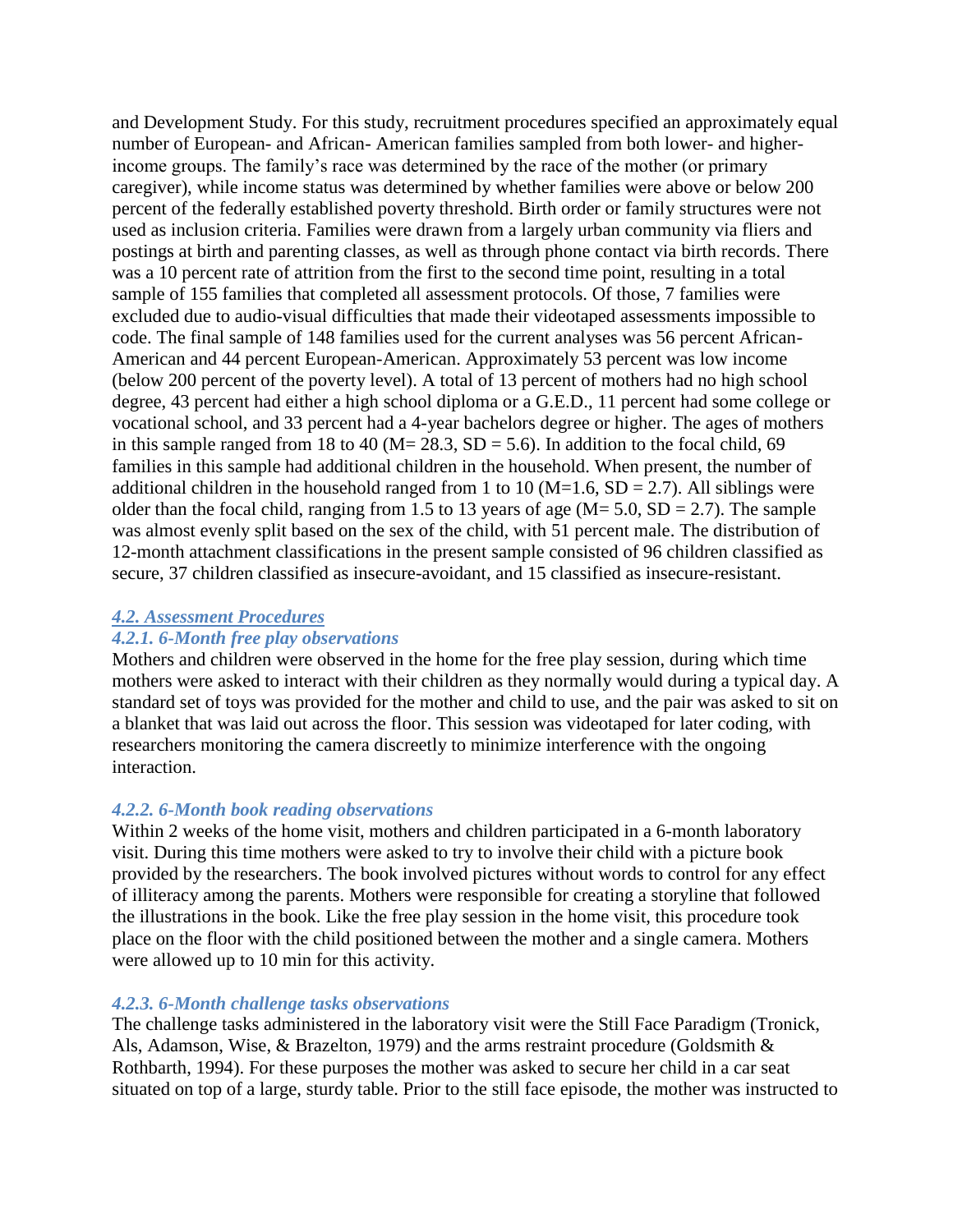talk and interact with her child for 2 min as she normally would do if they were traveling and the child was fastened in the car seat. The mother was then asked to turn her head away from the child for 15 s. When she returned to face her child, she was instructed to maintain a fixed stare at her child and to refrain from facial movements or displays of affect for 2 min. The mother was again asked to turn her head away for 15 s, after which she was instructed to interact with her child for 2 min. After this recovery period, the mother was instructed to again turn her head away from her child, but this time she was also asked to gently hold her child's arms down and to do so with just enough pressure to prevent arm movements. This procedure lasted for 60 s, after which the mother was again instructed to interact freely with her child for 2 min. Because many children find one if not both of these procedures to be highly dysregulating, mothers were informed that they could take their child out of the car seat if necessary during the recovery. This entire set of procedures was filmed using two cameras, one aimed at capturing the infant's face and body and the other aimed at capturing the face and behavior of the mother. Scores for maternal and child behaviors from the two recovery periods were used, and a summary score was derived by collapsing across the two 2-min interactive episodes that followed the challenge procedures.

## *4.2.4. 12-Month Strange Situation Paradigm*

At 12 months of child age another laboratory visit was scheduled, during which mothers and children participated in the Ainsworth Strange Situation Paradigm (SSP). This procedure followed the protocol developed by Ainsworth et al. (1978) for observing and classifying infants into discrete categories of attachment quality.

#### *4.3. Measures*

#### *4.3.1. Infant negative affect*

During each 6-month observation (free play, book reading, and challenge recovery), child negative affect was coded in 5-s intervals using a 3-point scale adapted from previous studies (Haley & Stansbury, 2003). Children were given a score of 1 if they displayed little to no negative affect during the 5-s interval. They were given a score of 2 if they exhibited mild levels of negativity and 3 if they showed high levels of negativity, such as prolonged crying, intense protest, or venting. Interrater reliability was calculated based on randomly double coding 20 percent of the sample across coders. The average intraclass correlation among coders was .89 across all contexts of observation. An overall infant negative affect score was calculated for each observational context as the percentage of 5-s intervals during which the child was rated as 2 or higher in negative affect.

#### *4.3.2. Maternal cardiac data*

Cardiac data were collected from mothers for each observational context. At the beginning of each visit, electrodes were place on the mother's chest and were connected to a preamplifier, the output of which was transmitted to a heart rate monitor (VTM-1, Delta Biometrics, Inc., Bethesda, MD) for R-wave detection. A data file containing the heart interbeat intervals (IBIs) for the entire period of collection was transferred to a computer for editing artifacts that result from excess movement. During the home assessment, heart rate data were collected for a 2-min baseline measure as well as during the free play session. During the laboratory visit cardiac data were also collected for a 2-min baseline vagal tone measure and then during the book reading and challenge tasks.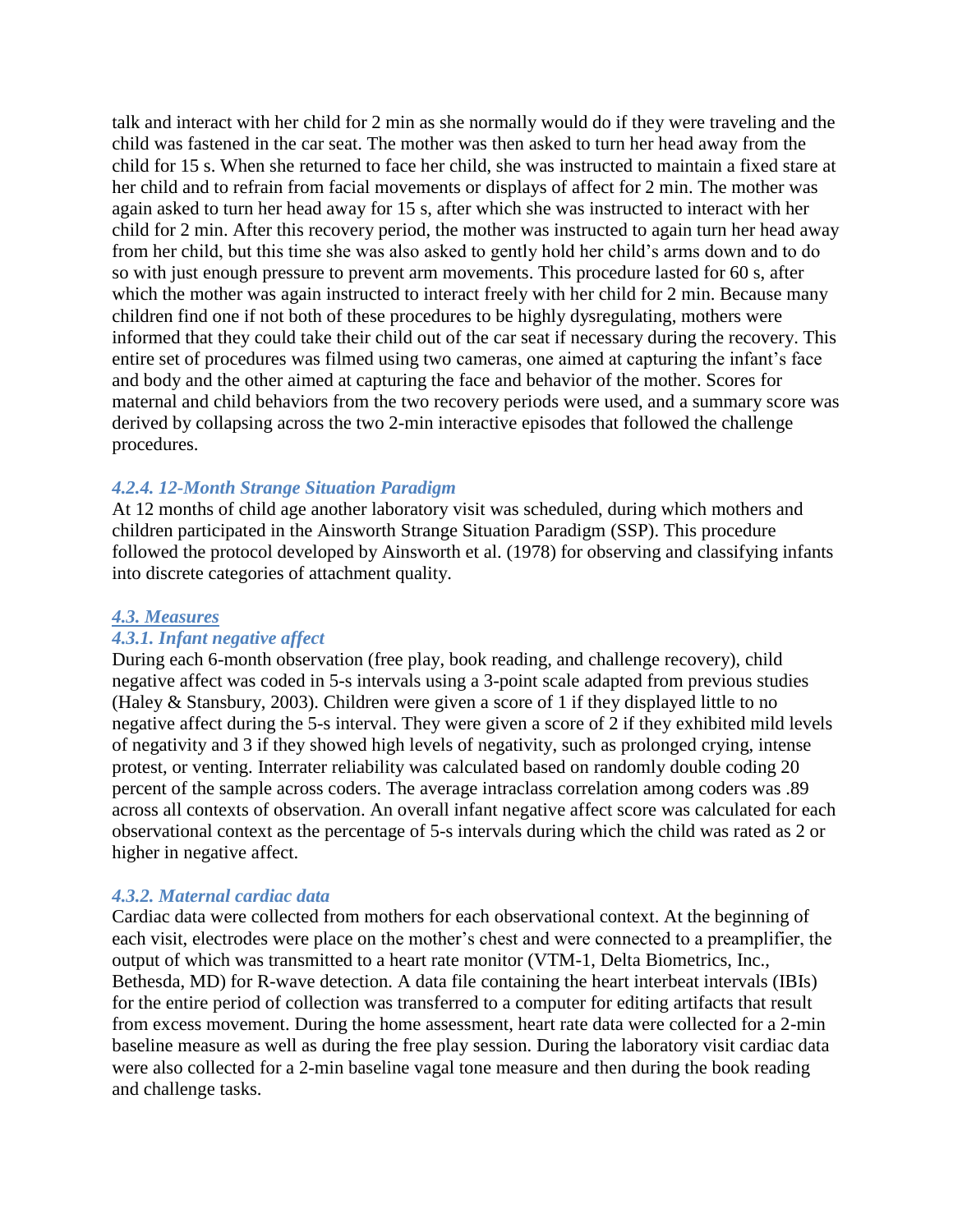Following each visit, data files containing the heart interbeat intervals (IBIs) for the entire period of collection were transferred to a computer for artifact editing. Artifacts are fairly common in cardiac data collected in this manner because bodily movements are also detected and erroneously recorded as cardiac data. To detect and eliminate these anomalous data points, IBI files were edited by MXEdit-reliable researchers and analyzed using MXEdit software (Delta Biometrics, Bethesda, MD). Data files that required editing of more than 10 percent of the data were not included in the analyses. Missing data due to high levels of artifact editing or equipment malfunction accounted for approximately 25 percent of cases from each observational context (data analytic procedures described below allow for the inclusion of missing data in the current analyses). Because of child movement at this age and the brevity of some of the observational protocols, this level of missing data often occurs among studies including nonresting cardiac data (Stevenson-Hinde & Marshal, 1999; Stifter, Spinrad, & Braungart-Rieker, 1999). After editing and processing the IBI files, measures of respiratory sinus arrhythmia (RSA) were extracted using Porges' (1985) method. This procedure applies an algorithm to the sequential IBI data using a moving 21-point polynomial to detrend periodicities in heart period slower than RSA.

Then, a band-pass filter extracts the variance of the IBIs within the frequency band of spontaneous respiration in adults (0.12–0.40). This estimate of RSA is derived by calculating the natural log of this variance and is reported in units of ln(ms)2. RSA was calculated every 15 s during each 2-min episode and every 30 s for procedures lasting more than 2 min. While these epoch durations are relatively brief, they are typical for studies of short duration tasks and have been validated by previous research (Huffman et al., 1998). Vagal tone was indexed by the mean RSA of the 15 or 30 s epochs within each episode. The difference in vagal tone from baseline provides a measure of vagal withdrawal during each task. Positive values of vagal withdrawal indicate a decrease in vagal tone from baseline, and therefore increased vagal withdrawal that putatively reflects attempts to regulate emotion and deploy attention.

#### *4.3.3. Maternal sensitivity*

Parenting during each interactive context was coded using 5-point rating scales adapted from Egeland and Hiester (1995) and the NICHD Early Child Care Research Network (1997). A *global sensitivity* scale rated mother's responses to the child's gestures, facial expressions, and signals as she responded to the child's emotional and physical needs. The average intraclass correlation across coders was .82 based on double coding 20 percent of the parent-child interactions from all three contexts of observation. An *intrusiveness* scale rated the degree to which the interaction was more adult-centered than child-centered with the mother imposing her agenda over the needs of the child. The average intraclass correlation across coders was .80. The *negative regard* scale rated maternal expressions of negative affect and behaviors towards the child. The average intraclass correlation across coders was .81. An overall sensitivity composite was constructed by summing each mother's scores on these three codes. This composite was suggested by factor analyses showing that the ratings from these scale scores loaded heavily onto one common factor. The factor loadings for sensitivity, intrusiveness, and negative regard were .88, .89, and .75 respectively in the free play context; .88, .86, and .75 in the book reading context; and .91, .90, and .40 in the challenge tasks context. Although the factor loading for negative regard in the challenge tasks context was low, the eigenvalues from the factor analysis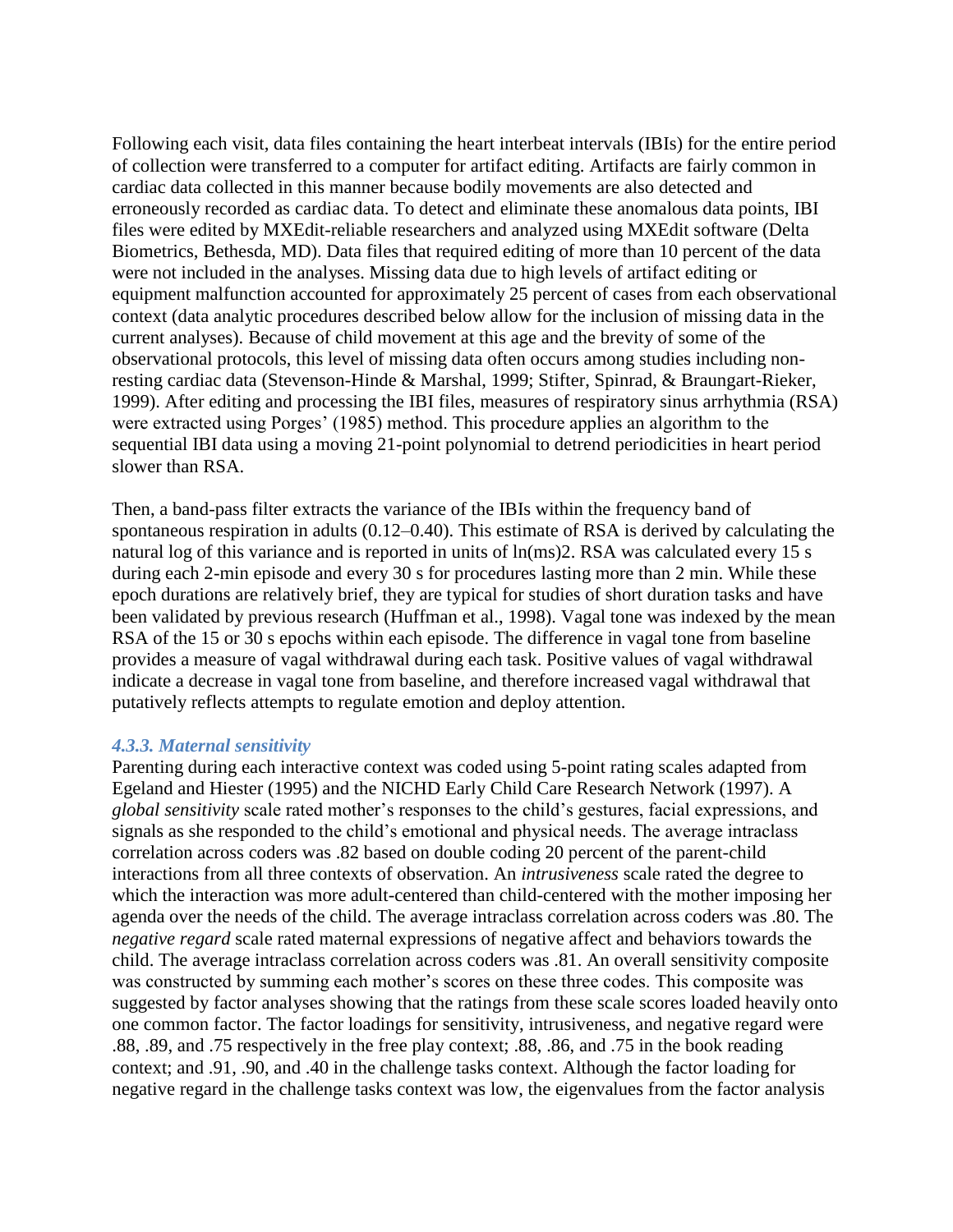remained consistent with a one-factor solution. The average intraclass correlations across coders for the sensitivity composite thus derived in the free play, book reading, and challenge recovery were .87, .85, and .9 1, respectively.

## *4.3.4. Attachment security*

Patterns of child behaviors observed during the Strange Situation Paradigm are used to classify children into the following three broad categories: secure, insecure-avoidant, and insecureresistant based on the procedures outlined by Ainsworth et al. (1978). Typically a secure child positively greets her mother upon reunion if not distressed, or immediately seeks proximity and contact with her if distressed. Avoidant children are distinguished by their conspicuous avoidance and reticence to engage their mother upon reunion, regardless of their level of distress upon separation. Finally, resistant children are those who resist contact and soothing when it is provided while repeatedly exhibiting attachment behaviors indicative of their need for comfort. Two coders trained and certified by the Sroufe attachment group coded videotapes for attachment quality. Cohen's kappa for these coders was  $k = 0.85$  for 30 percent of the full sample. Any disagreements were resolved by conferencing.

#### 5. RESULTS

 $120$ 

Results are presented in three sections. The first section provides descriptive statistics and correlations among model parameters used in the current analyses. This information is presented for the sample as a whole as well as across attachment classifications. The second section examines differences in model parameters across contexts of observation and across attachment classifications. The third section uses hierarchical linear modeling to examine the association between infant negative affect and maternal sensitivity for different attachment dyads across multiple observations of parent-child interaction. Additional analysis expands this model to test for the mediating or moderating effects of maternal vagal withdrawal on the relationship between infant negativity and maternal sensitivity.

#### *5.1. Descriptive statistics and correlations among covariates*

Means and standard deviations for model parameters in each observational context are presented in Table 1 (variables were standardized within each context of observation). Correlations were examined between model parameters and demographic factors. Income was positively correlated with maternal sensitivity in the contexts of free play ( $r = .34$ ,  $p < .001$ ) and book reading ( $r = .27$ ,

W.R. Mills-Koonce et al. / Infant Behavior & Development 30 (2007) 114-126

| Construct by context    | Avoidant      | Secure        | Resistant     |  |
|-------------------------|---------------|---------------|---------------|--|
| Maternal sensitivity    |               |               |               |  |
| Free play               | $-0.42(1.21)$ | 0.15(0.91)    | 0.16(0.57)    |  |
| Book reading            | $-0.19(0.99)$ | 0.11(0.99)    | $-0.31(1.09)$ |  |
| Challenge               | $-0.18(1.03)$ | 0.11(1.00)    | $-0.41(0.82)$ |  |
| Overall                 | $-0.26(1.08)$ | 012(0.97)     | $-0.19(0.82)$ |  |
| Infant negative affect  |               |               |               |  |
| Free play               | $-0.13(53)$   | 0.14(1.28)    | $-0.20(0.29)$ |  |
| Book reading            | 0.14(1.16)    | $-.044(.94)$  | 0.07(1.42)    |  |
| Challenge               | $-0.03(1.01)$ | $-0.22(0.78)$ | 0.85(1.23)    |  |
| Overall                 | $-0.08(0.92)$ | 0.07(1.06)    | $-0.11(0.84)$ |  |
| Mother vagal withdrawal |               |               |               |  |
| Free play               | 0.03(1.19)    | 0.02(0.94)    | $-0.17(1.09)$ |  |
| Book reading            | $-0.18(1.01)$ | 0.09(1.05)    | $-0.26(1.25)$ |  |
| Challenge               | $-0.12(1.01)$ | $-0.08(1.00)$ | 0.48(1.31)    |  |
| Overall                 | $-0.05(0.73)$ | 0.04(0.66)    | $-0.14(0.78)$ |  |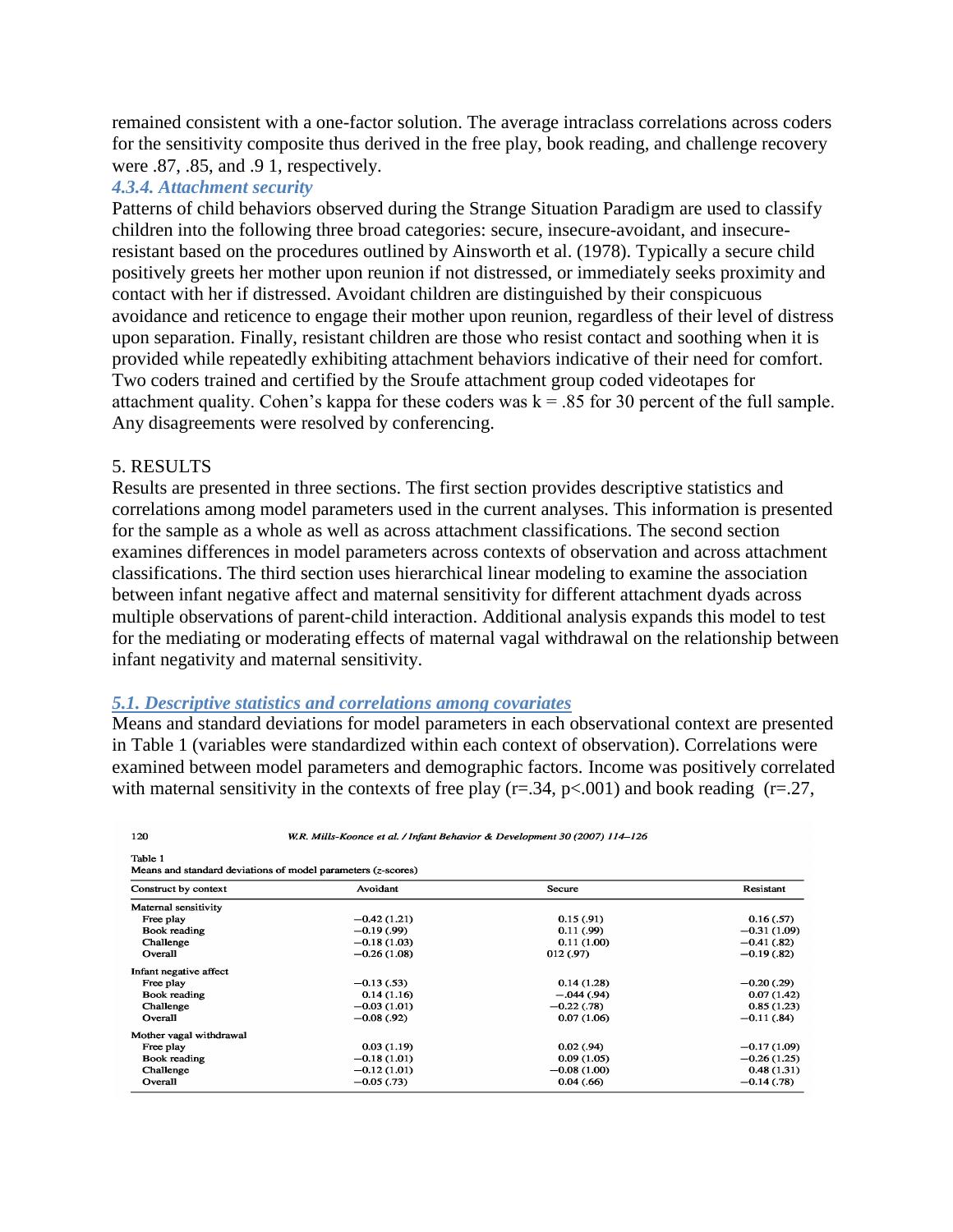$p<.001$ ) and was negatively correlated with child negative affect during the challenge task ( $r=-$ .18, p <.05). African-American mothers were observed to be less sensitive in the contexts of free play (t = 2.69, p <.0 1) and book reading (t = 4.82, p <.01) and displayed less vagal withdrawal during the challenge task (t=  $2.09$ , p <.05). Correlations among model parameters are presented in Table 2. Within each observational context there were limited correlations among covariates. In the challenge context infant negativity was positively correlated with mother's vagal withdrawal. In the book reading context maternal sensitivity was negatively correlated with infant negative affect. There were no correlations among covariates in the free play context. Within each construct there were also correlations across contexts. Maternal sensitivity was positively correlated across each context of observation. Mother's vagal withdrawal during book reading was positively correlated with vagal withdrawal during challenge. There were no significant correlations across context for infant negative affect.

| Context      | Construct | $\overline{2}$ | 3                        | 4        | 5         | 6      |          | 8                        | 9        |
|--------------|-----------|----------------|--------------------------|----------|-----------|--------|----------|--------------------------|----------|
| Free play    | 1. MS     | $-.98$         | .16                      | $.53***$ | $-.19*$   | $-.03$ | $.30***$ | .04                      | .06      |
|              | 2. INA    | -              | .05                      | $-.06$   | .07       | $.23*$ | .05      | .03                      | .04      |
|              | 3. MVW    |                | $\overline{\phantom{0}}$ | .15      | .02       | .20    | .15      | .00                      | .10      |
| Book reading | 4. MS     |                |                          |          | $-.26$ ** | $-.01$ | $.41***$ | $-.11$                   | .02      |
|              | 5. INA    |                |                          |          |           | $-.05$ | $-.08$   | .07                      | $-.17$   |
|              | 6. MVW    |                |                          |          |           | -      | .14      | $-.17$                   | $.63***$ |
| Challenge    | 7. MS     |                |                          |          |           |        |          | $-.11$                   | .07      |
|              | 8. INA    |                |                          |          |           |        |          | $\overline{\phantom{0}}$ | $.21*$   |
|              | 9. MVW    |                |                          |          |           |        |          |                          |          |

Note: MS = maternal sensitivity; INA = infant negative affect; MVW = mother's vagal withdrawal.

\*  $p < .05$ .<br>\*\*  $p < .01$ .

Table 2

# *5.2. Differences in model parameters across contexts and attachment classifications*

## *5.2.1. Observational contexts*

Differences in model parameters across observational contexts were examined using one-way ANOVAs. Maternal sensitivity differed significantly across contexts  $[F(2, 423) = 21.27, p < 0.001]$ with post hoc analyses revealing maternal sensitivity to be higher in the contexts of book reading and challenge as compared to free play. Infant negative affect differed across contexts [F(2, 259)=48.46,p<.001] with post hoc analyses revealing negativity to be significantly higher during challenge than either free play or book reading. Vagal withdrawal was also significantly different across contexts  $[F(2, 428) = 15.27, p < .001]$  with post hoc analyses revealing maternal withdrawal to be lower during book reading than free play or challenge.

## *5.2.2. Attachment classifications*

Differences in model parameters across attachment classifications were similarly examined using one-way ANOVAs. Maternal sensitivity was observed to be significantly different across attachment classifications  $[F(2, 367) = 6.19, p<0.01]$  with post hoc analyses revealing sensitivity to be higher among mothers of securely attached children as compared to mothers of children with avoidant attachments. Infant negative affect was also observed to be different across attachment classifications  $[F(2, 367) = 3.52, p < .05]$  with post hoc analyses revealing children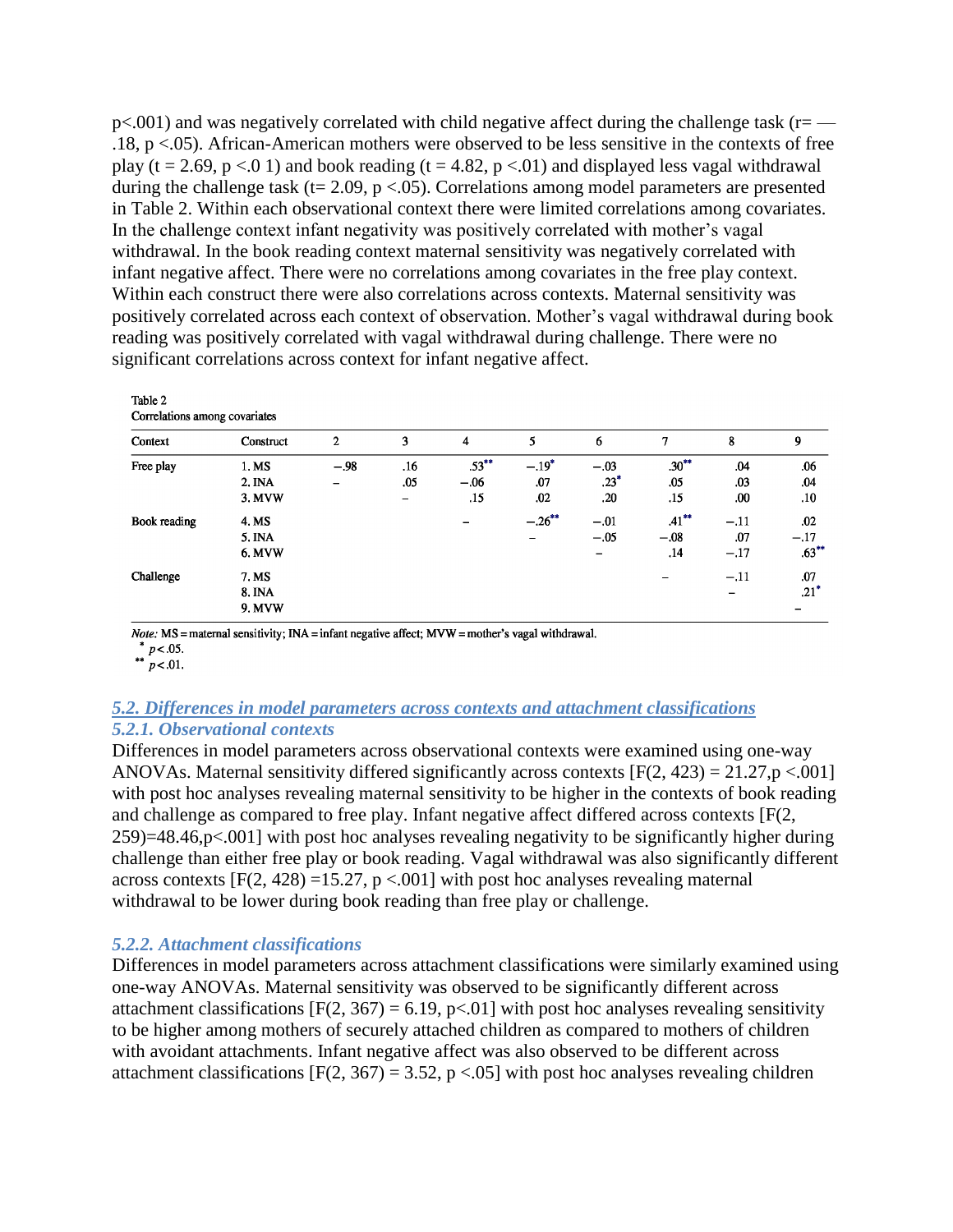with resistant attachments to be more negative than children with secure attachments. No differences in mother's vagal withdrawal were found across attachment classifications.

# *5.3. Maternal sensitivity, infant negative affect and mother's vagal withdrawal across attachment classifications*

Hierarchical linear modeling (HLM) was used to examine differences in maternal sensitivity across contexts and across attachment classifications. HLM is ideally suited to accommodate the features of the current data set, including both the nested nature of the observations within the parent-child dyads and the need for statistical power to test complex interactions within a limited sample size (Littell, Milliken, Stroup, & Wolfinger, 1996). Models were constructed to examine the associations between infant negativity and maternal sensitivity across attachment classifications. An additional utility of HLM is that these associations can also be tested for differences across contexts of observation. Thus, the current analyses consider not only whether infant negativity is differentially related to maternal sensitivity for each attachment classification, but also if that interaction is stable across contexts. Controlling for ethnicity and income, infant negative affect was found to be positively related to maternal sensitivity  $[F(1, 350) = 10.79$ , p  $\leq$ .01]. Attachment classification was also related to sensitivity [F(2, 350) = 5.88, p  $\leq$ .01], with a priori contrasts showing that mothers of children later classified as avoidant were significantly less sensitive at 6 months than mothers of securely attached children  $[F(2, 350) = 11.76, p < 0.01]$ . There was no interaction, however, between attachment classification and infant negative affect, suggesting that all mothers, regardless of attachment quality, were less sensitive in the face of elevated child negativity. There were also no interactions among model parameters with context of observations, suggesting that this effect is also constant across context. Furthermore, in addition to controlling for ethnicity and income, interaction effects involving model parameters and demographic variables were tested. No such interactions were observed, suggesting that these effects were constant across ethnicity and income.

There was no indication that mother's vagal withdrawal differed across attachment relationships, nor were there associations between vagal withdrawal and maternal sensitivity. There was therefore no indication that vagal withdrawal mediated the association between infant negative affect and maternal sensitive behavior. To test whether differences in maternal vagal withdrawal moderated the association between infant negative affect and maternal sensitivity, the previous hierarchical linear model was expanded to include vagal withdrawal and all subsequent interactions. In this model no single main effect on maternal sensitivity or two-way interactions were observed. However, a significant three-way interaction among infant negative affect, vagal withdrawal, and attachment classification was found to predict maternal sensitivity  $[F(2, 178) =$ 3.48,  $p < .05$ ].

Procedures outlined by Aiken and West (1991) and Cohen, Cohen, West, and Aiken (2003) were used to probe this interaction. These analyses revealed that vagal withdrawal does moderate the association of infant negative affect with maternal sensitivity at 6 months, but only for mothers of children who were avoidant at 12 months  $[F(1, 25) = 5.05, p < 0.05; Fig. 1]$ . Specifically, when faced with high levels of infant negativity, low vagal withdrawal was associated with significantly less maternal sensitivity in avoidant dyads only. Due to the relatively small sample of children with resistant attachments we were unable to successfully probe these interactions for mothers of resistant children. However, when the two insecure classifications were collapsed, a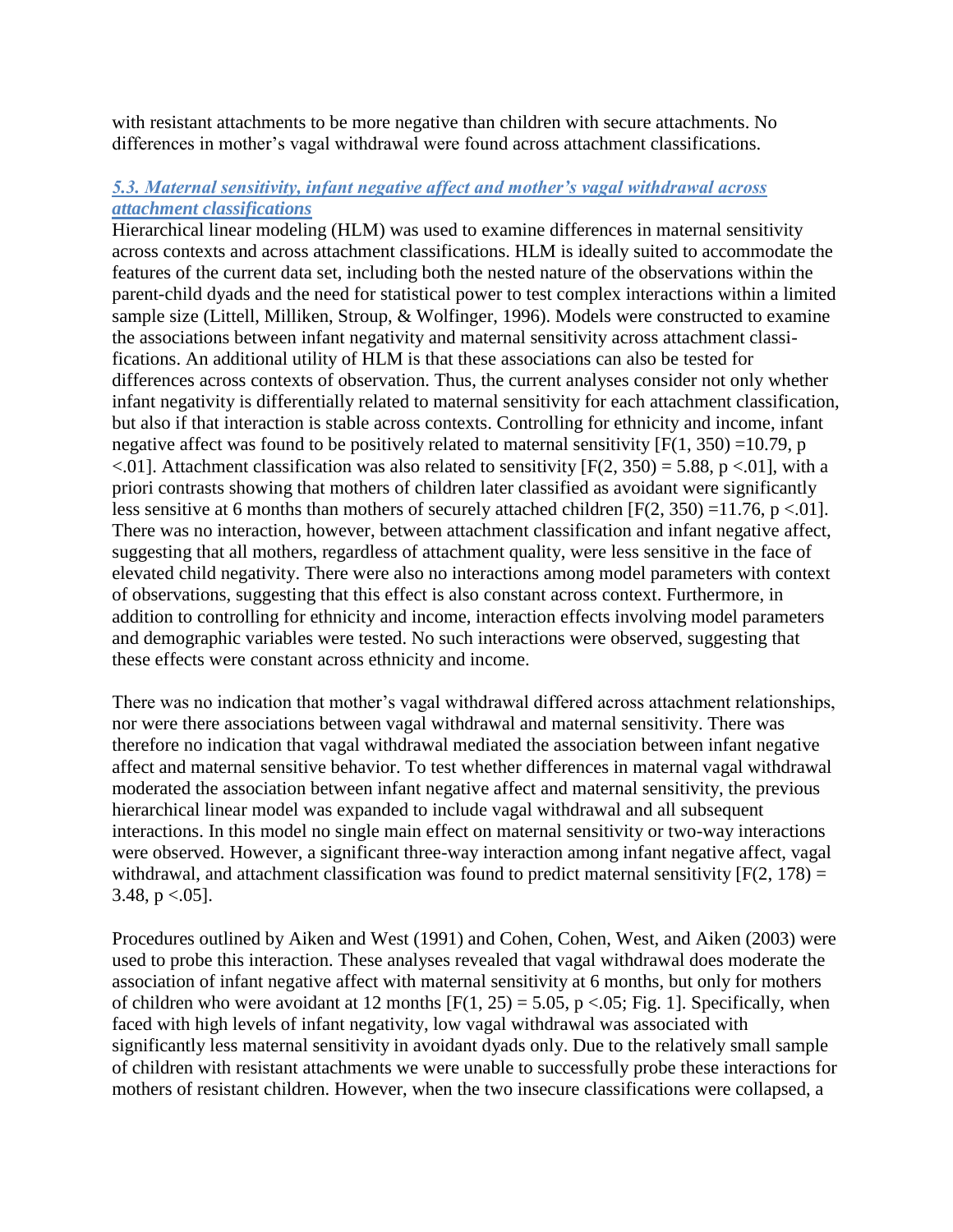similar pattern of associations emerged  $[F(2, 178) = 6.07, p < 0.05]$  such that among insecurely attached dyads low levels of maternal vagal withdrawal in concert with elevated infant negativity was associated with lower levels of maternal sensitivity.



Fig. 1. Low vagal withdrawal among mothers of avoidant children is associated with significant decreases in sensitivity, but only during interactions marked with high levels of infant negative affect.

## 6. DISCUSSION

As part of the broader caregiving system, sensitive parenting must be considered as not just a trait characteristic of the mother, but rather a fluid array of behaviors that responds to the changing physical and emotional needs of her infant. Bowlby (1969) suggested that the parent's caregiving system must be in alignment with the needs of the child's attachment system in order to facilitate the formation of a secure attachment relationship. The sensitive parent must be able to recognize these shifts in the child's emotional needs, as well as attend to those needs in a manner that supports the child's use of the mother as a secure base for both play and comfort. The purpose of this study was to examine maternal sensitivity at 6 months of child age under conditions of multiple infant affective states, with specific regard to how the mother's own selfregulation was related to her behavior. The attachment literature provided a theoretical and empirical rationale for making specific hypotheses about the relationships between these variables. As compared to mothers of children who would later evidence secure attachments, we hypothesized that mothers of later insecurely attached children would show decreases in sensitivity when infant negative affect was high. We also hypothesized that mothers' selfregulation, as measured by vagal withdrawal, would moderate this effect.

As expected, the mothers of children who would later develop secure attachment relationships were significantly more sensitive than mothers of children who would develop avoidant attachments. No differences were found for mothers of children with resistant attachment relationships. This may be due, in part, to the relatively small sample of resistant children, or it may be that at 6 months of child age maternal sensitivity does not effectively differentiate 12 month secure and resistant dyads. While not part of the original focus of this study, it is interesting to note that at 6 months of child age, in the context of challenge recovery, children who would later be classified as resistant were significantly more negative than secure children. Given this finding, a lack of attachment group differences in maternal sensitivity differentiating resistant dyads might suggest a temperamental difference among these children. Of course, it is also possible that there are interactive parent-child characteristics that are not captured by our observations that might explain these findings.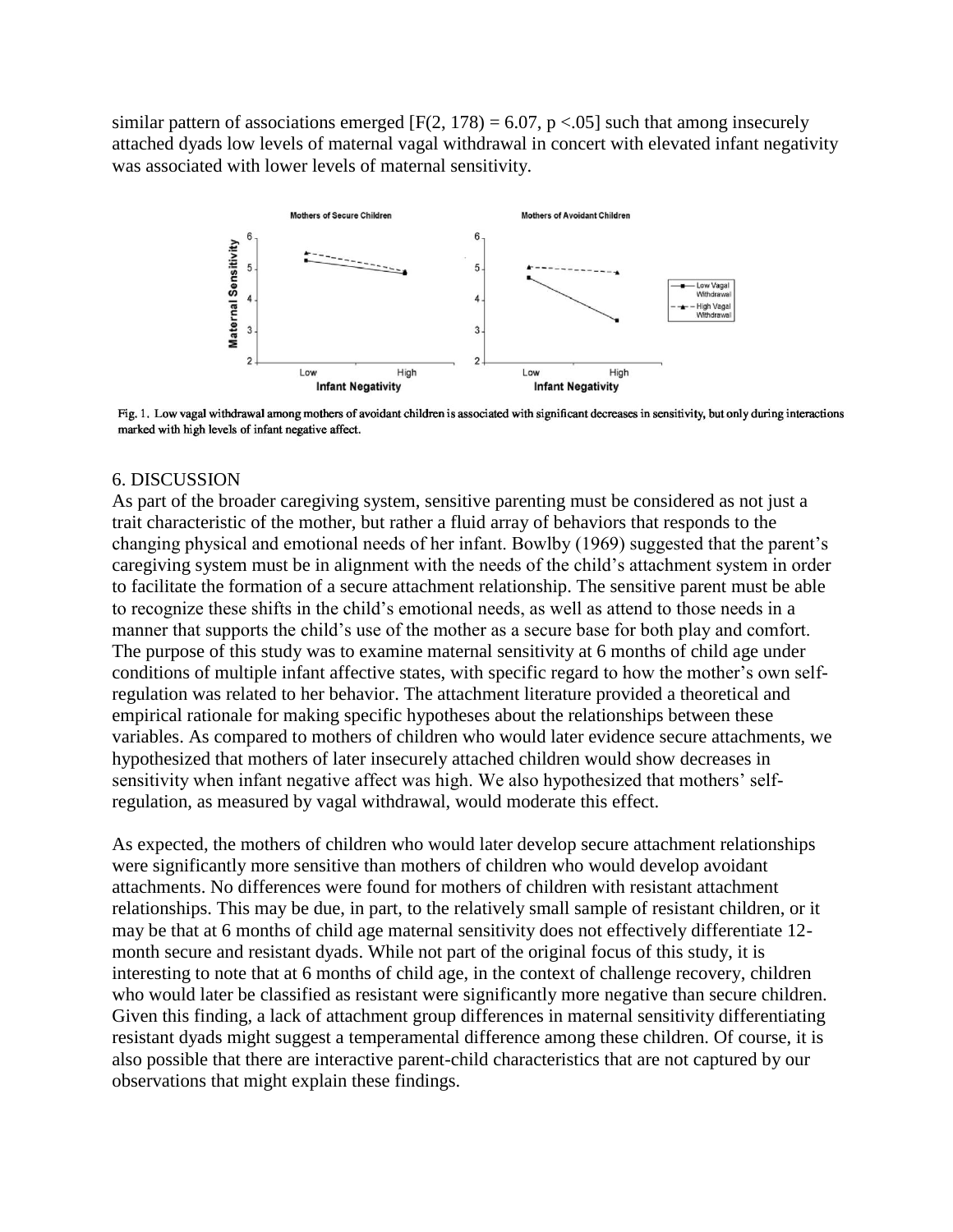Regarding infant negative affect, we originally predicted that heightened negativity would pose a unique challenge to the caregiving systems of mothers of insecurely attached children. In doing so we expected that mothers of later securely attached children would maintain high levels of sensitivity despite varying levels of infant negativity, while mothers of later insecurely attached children would display decreases in sensitivity in the face of high infant negative affect. These hypotheses were partially supported. As expected, interactions rated high in infant negative affect were rated lower in maternal sensitivity than interactions with low to moderate infant negativity. However, this effect was consistent across attachment classifications. Thus, we failed to find significant evidence that infant negative affect is a greater challenge for mothers of insecurely attached children.

It should be emphasized that both infant negativity and maternal sensitivity reflect scores assigned within the same contexts of observation, and therefore no attribution of causality or disaggregating of the caregiver-attachment systems can be made with the current data. However, sensitivity was rated according to how appropriately the mother responded to her child's emotional needs, and thus did incorporate the contextual effect of child behavior. This allows us to assume the following: (1) Initial levels of negative affect are related to sensitivity ratings only to the degree to which mothers do not appropriately detect and respond to their infant's signals, (2) prolonged increases in infant negative affect during the interaction are likely due to interactive error and lack of maternal reparations, and (3) it is possible that the bi-directional nature of the caregiver-attachment system causes this effect to be reciprocal, with parenting error increasing infant negative affect, and this further undermining sensitivity. Although we did not expect these processes to affect mothers of securely attached children to the degree that they would impact mothers of insecure children, such a finding is consistent with Tronick's (1989) description of parent-child interactions as naturally punctuated by episodes of interactive "error" and "reparation." Whereas mothers of securely attached children, as sensitive caregivers, effectively recognize interactive error and adjust their behavior accordingly, they nonetheless make those errors and do so at greater rates in the context of elevated infant negativity. While this seems to be the case for all mothers, it is important to remember that mothers of later secure infants remained more sensitive than mothers of avoidant children at all levels of infant negativity.

Our next question focused on whether the joint effects of increased infant negative affect and maternal physiological regulation would predict maternal behavior, and whether these relations would differ across attachment dyads. We hypothesized that heightened infant negativity would be particularly problematic for dyads in which the mother displayed low levels of vagal withdrawal. Again, our hypothesis was partially supported. The significant three-way interaction between attachment, infant negativity, and vagal withdrawal did provide evidence of physiological moderation of the infant negativity-maternal sensitivity association; however, this moderating influence was found for mothers of insecure-avoidant children, not mothers of securely attached children. Among mothers from avoidant dyads, the combination of high infant negative affect and low vagal withdrawal was of particular importance for predicting lower maternal sensitivity. Interestingly, we did not find high vagal withdrawal in response to high infant negativity to be predictive of sensitive parenting in mothers of securely attached children. Given these findings, we are led to conclude from the current data that maternal vagal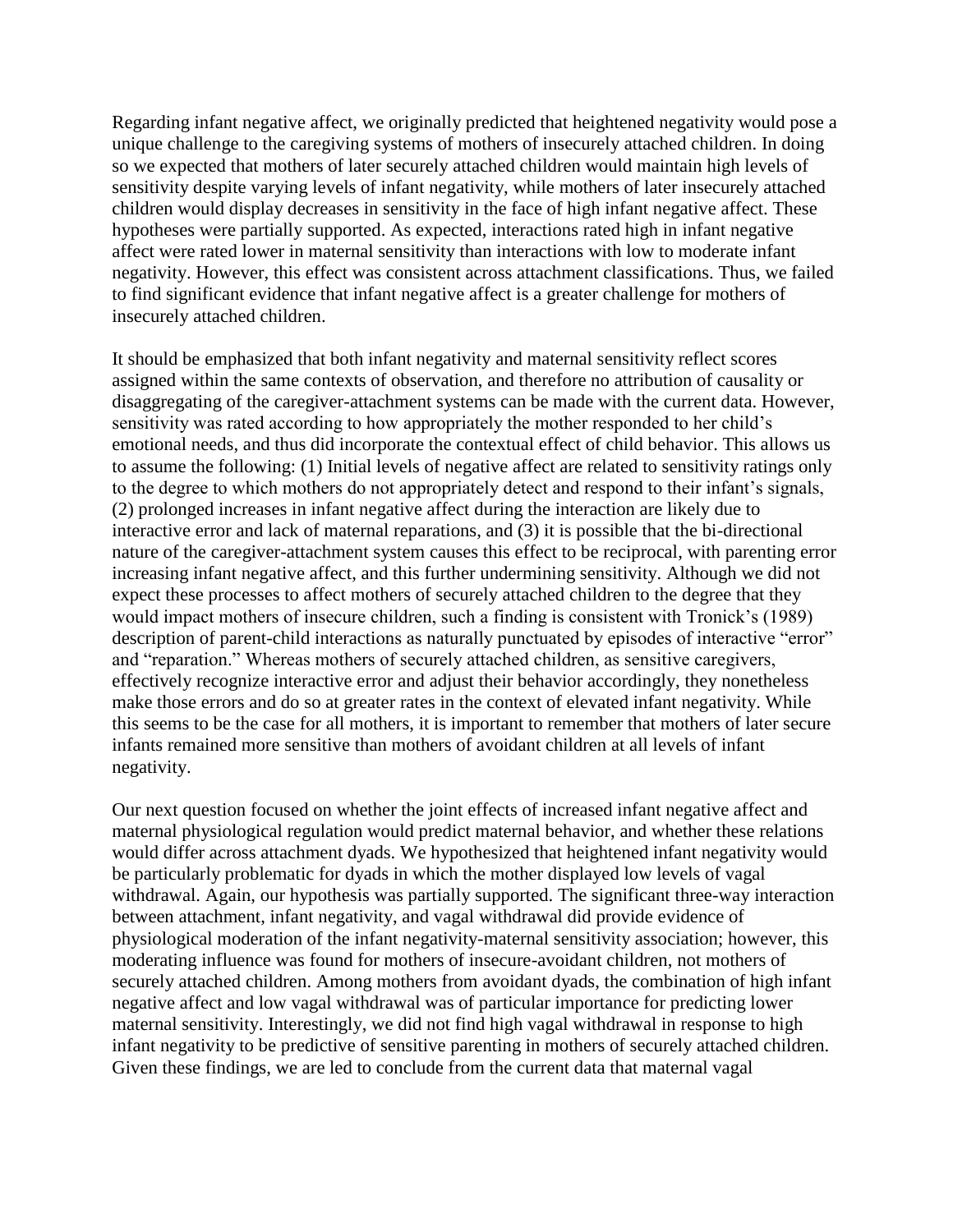withdrawal is an important physiological response system to increased child negativity, but only for mothers of later avoidant children.

This raises an interesting question: Why does vagal withdrawal moderate the relation between parenting behaviors and high infant negative affect for mothers of avoidant children and not for the other two attachment groups? Porges' (1995) polyvagal theory proposes that vagal withdrawal is critical for individual functioning during periods of challenge. Because the relevance of vagal withdrawal is limited to mothers of avoidant children, this suggests that these mothers are uniquely challenged by elevated infant negativity. Assuming this to be the case, there are at least two possible interpretations for this finding. Recall that the literature portrays these mothers as more irritable, less adaptable, and more easily dysregulated than mothers of secure children (Egeland & Farber, 1984; Mangelsdorf et al., 1990). Thus, for avoidant mothers it may be that elevated infant negativity is a highly potent source of arousal, and the maintenance of some level of sensitivity under these circumstances requires the physiological support of vagal withdrawal for the regulation of their arousal. This we refer to as the "arousal-dysregulation" hypothesis" because it assumes that it is the mother's arousal and dysregulation in response to elevated infant negativity that must be overcome to mobilize sensitive caregiving. This interpretation suggests that, for mothers in avoidant dyads, low vagal withdrawal compromises the ability to regulate emotions and effectively attend to the needs of the infant. The absence of an effect of vagal withdrawal on the behavior of mothers of securely attached children may then suggest that these mothers are not significantly aroused or dysregulated by infant negativity, and thus have no need for increased physiological support for their parenting behavior.

An alternative hypothesis is that the difference in socio-affective dispositions between mothers of avoidant children and mothers of securely attached children provides a unique challenge for the mothers of avoidant children. This hypothesis suggests that the mother of the avoidant child must overcome both a patterned response of disengagement and a sense of parenting inefficacy in order to attend to the needs of her distressed child. This we refer to as the "disengagementengagement hypothesis" because for avoidant mothers overcoming a natural tendency to disengage in the face of their child's negativity (Cassidy, 1999; Egeland & Farber, 1984) would require the energetic mobilization of vagal withdrawal, without which effective parenting would be compromised. In this scenario, it is not maternal dysregulation that challenges the caregiving system, but rather a natural tendency to distance oneself from the child. To illustrate this point, consider that we and others have found that mothers of avoidant children are less sensitive than secure mothers even under conditions of low infant negativity. As infant negativity increases across contexts of observations, it may be that mothers of avoidant children continue to remain just as insensitive and disengaged as before, but because their children are now sending them clear distress signals, these mothers are being rated as less sensitive and more negative than in other contexts, even though their actual behavior has changed very little. In this case, it is the context of the interaction as defined by the infant's behavior that is causing avoidant mothers to be considered less sensitive. Interestingly, this means that low vagal withdrawal may be related to a consistency in insensitive behaviors rather than an increase in these behaviors. High vagal withdrawal for these mothers would represent an effortful shift from disengagement to engagement. It is possible that this shift does not occur in mothers of securely attached children because they are consistently engaged, physically and emotionally, with their children's needs,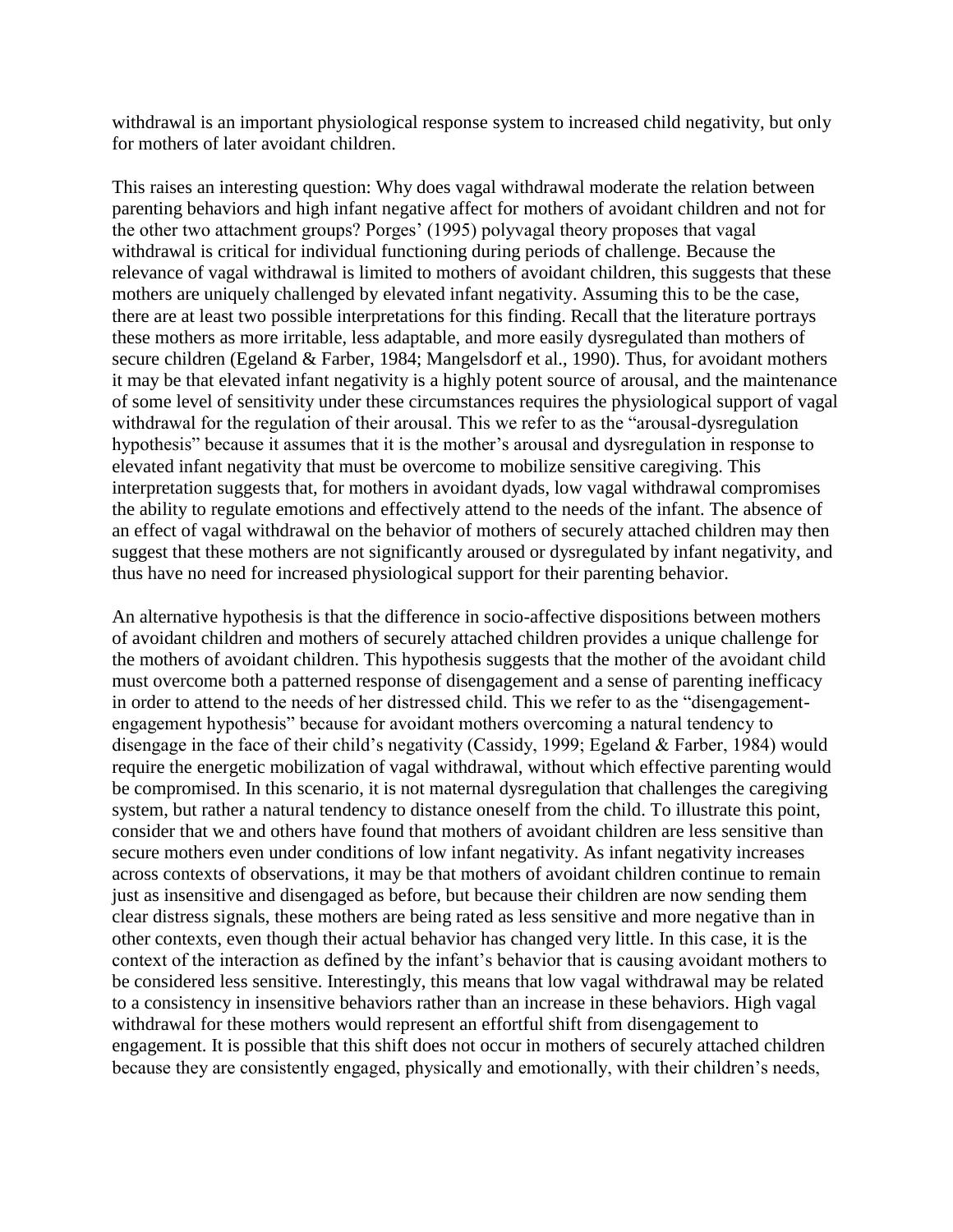which may explain why there is no effect of vagal withdrawal on their behavior even in times of high infant distress.

Both the arousal-dysregulation hypothesis and the disengagement-engagement hypothesis are interesting possibilities, and unfortunately neither can be adequately supported or refuted with the current data. Furthermore, because of the small sample of resistant children we were unable to estimate and test these associations as related to vagal withdrawal for this subgroup. Although in many respects they appeared similar to mothers of secure children at 6 months of age, more research with a larger sample of these dyads is necessary for truly testing these hypotheses for this group. However, it was interesting to see that at 6 months there were already differences in infant behavior following a stressful situation akin to how these infants will respond 6 months later in reunion periods of the strange situation. Again, whether this is indicative of attachment processes already at work or differences in temperament is an interesting and provocative question that requires more investigation.

The current research highlights the importance of analyzing the attachment and caregiving systems simultaneously and at multiple levels of family and individual functioning. To understand any behavior, one must understand the context of its expression, which is never truer than when considering parenting behavior with its many evolutionary and developmental underpinnings. Furthermore, it is important to remember that the context for the organization of parenting behavior is not limited to exogenous factors, but also includes the endogenous emotional and cognitive background of the parent. In this research we focused on the psychophysiological regulation of distress when dealing with infant negative affect, although clearly there are other processes at work for mothers, possibly cognitive models of their own attachment history that moderate this association. Also, although attempting to disaggregate the effects of the child attachment system from the parent caregiving system is a worthy goal, this study was methodologically unable to disentangle these two influences on the parent-child interaction. However, because parent and child behaviors are intrinsically linked and influential on development, it is just as important to understand how they combine to function as a single unit. A particular strength of this research is that multiple levels of the caregiving system are simultaneously examined, including both environmental and physiological contributors to parenting. Adopting a systems perspective on parenting requires that both context and child effects be considered in conjunction with multiple levels of the caregiving system.

## ACKNOWLEDGEMENTS

This study was supported by The North Carolina Child Development Research Collaborative which is funded by the National Science Foundation through a Children's Research Initiative grant #BCS-0126475. The authors would like to thank all of the parents who participated in the Durham Child Health and Development Study and the research assistants for their valuable help in collecting this data. Special thanks go to Melissa Barnett and Beth Corrington for their contribution to the coding of the current data.

## REFERENCES

Adam, A. K., Gunnar, M. R., & Tanaka, A. (2004). Adult attachment, parent emotion, and observed parenting behavior: Mediator and moderator models. Child Development, 75(1), 110–122.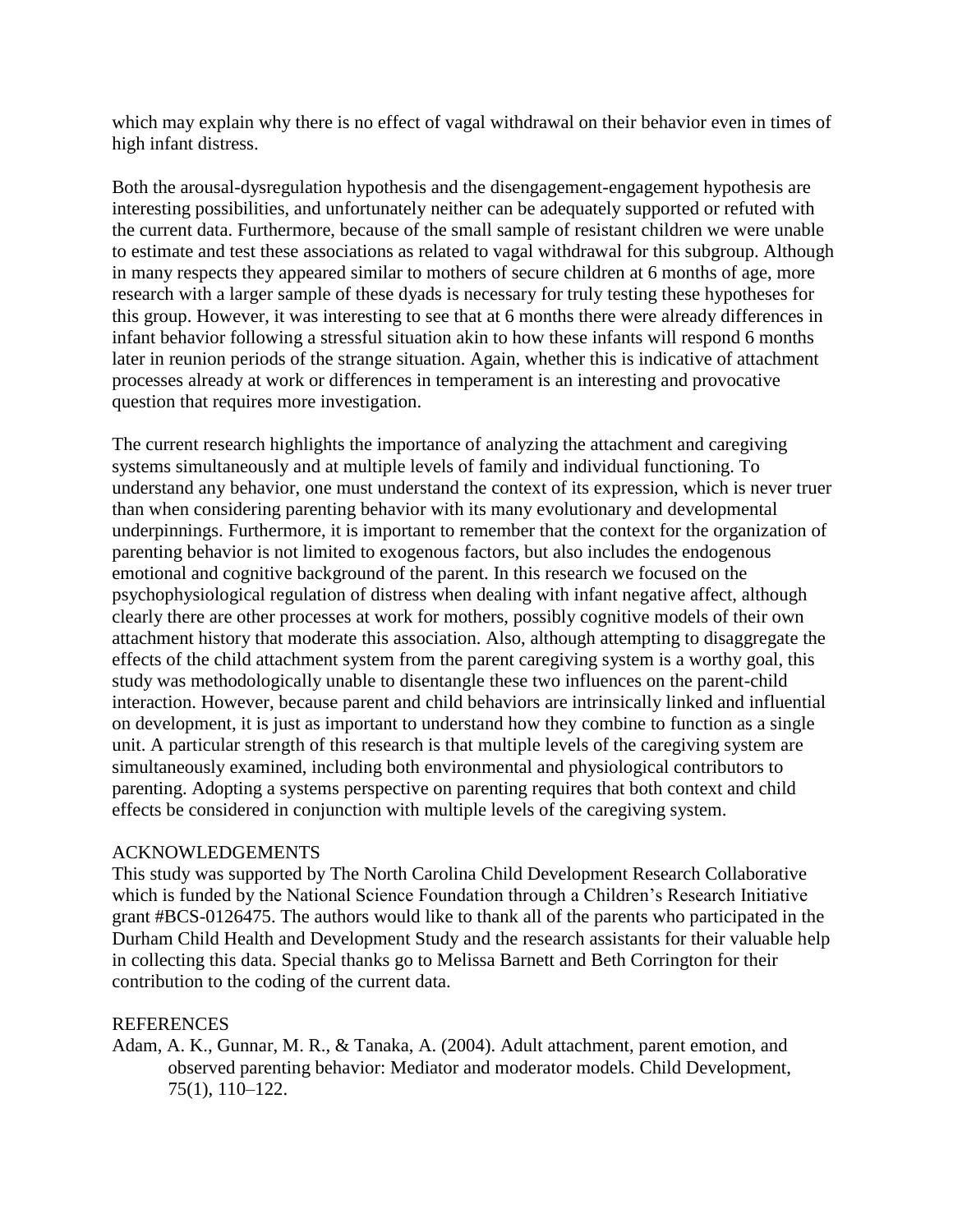- Aiken, L. S., & West, S. G. (1991). Multiple regression: Testing and interpreting interactions. Thousand Oaks: Sage.
- Ainsworth, M. D. S., Blehar, M., Waters, E., & Wall, S. (1978). Patterns of attachment. Hillsdale, NJ: Erlbaum.
- Atkinson, L., Chisholm, V. C., Scott, B., Goldberg, S., Vaughn, B. E., Blackwell, J., Dickens, S., Tam, F. (1999). Maternal sensitivity, child functional level, and attachment in Down syndrome. Monographs of the Society for Research in Child Development, 64(3), 45–66.
- Beauchaine, T. (2001). Vagal tone, development, and Gray's motivational theory: Toward an integrated model of autonomic nervous system functioning in psychopathology. Development and Psychopathology, 13, 183–214.
- Boccia, M. L., & Pedersen, C. A. (2001). Brief vs. long maternal separations in infancy: Contrasting relationships with adult maternal behavior and lactation levels of aggression and anxiety. Psychoneuroendocrinology, 26, 657–672.
- Bowlby, J. (1969/1982). (2nd ed.). Attachment and loss New York: Basic.
- Braungart, J. M., & Stifter, C. A. (1991). Regulation of negative reactivity during the strange situation: Temperament and attachment in 12-month-old infants. Infant Behavior and Development, 14, 349–364.
- Braungart-Reiker, J. M., Garwood, M. M., Powers, B. P., & Wang, X. (2001). Parental sensitivity, infant affect, and affect regulation: Predictors of attachment. Child Development, 72(1), 252–270.
- Calkins, S. (1997). Cardiac vagal tone indices of temperamental reactivity and behavioral r egulation in young children. Developmental Psychobiology, 31(2),125–135.
- Carlson, V., Cicchetti, D., Barnett, D., & Braunwald, K. (1989). Disorganized/disoriented attachment relationships in maltreated infants. Developmental Psychology, 25, 525–531.
- Cassidy, J. (1999). The nature of the child ties. In J. Cassidy & P. R. Shaver (Eds.), Handbook of attachment: Theory, research, and clinical applications (pp. 3–20). New York: Guildford Press.
- Cohen, J., Cohen, P., West, S. G., & Aiken, L. S. (2003). Applied multiple regression/correlation analysis for the behavioral sciences (3rd ed.). Hillsdale: Erlbaum.
- Cox, M. J., Owen, M. T., Henderson, V. K., & Margand, N. A. (1992). Prediction of infantmother and infant-father attachment. Developmental Psychology, 28(3),474–483.
- Crockenberg, S. B. (1981). Infant irritability, mother responsiveness, and social support influences on the security of infant-mother attachment. Child Development, 52, 857–865.
- De Wolff, M., & van IJzendoorn, M. H. (1997). Sensitivity and attachment: A meta-analysis on parental antecedents of infant attachment. Child Development, 68, 571–591.
- Egeland, B., & Farber, E. A. (1984). Infant-mother attachment: Factors related to its development and changes over time. Child Development, 55, 753–771.
- Egeland, B., & Hiester, M. (1995). The long-term consequences of infant day-care and motherinfant attachment. Child Development, 66(2),474–485.
- Frodi, A., & Thompson, R. (1985). Infant's affective response in the strange situation: Effects of prematurity and of quality of attachment. Child Development, 56,1280–1290.
- Goldsmith, H. H., & Alansky, J. A. (1987). Maternal and infant temperamental predictors of attachment: A meta-analytic review. Journal of Consulting and Clinical Psychology, 55, 805–816.
- Goldsmith, H. H., & Rothbart, M. K. (1994). The laboratory temperament assessment battery (Version 2.03). Unpublished manuscript.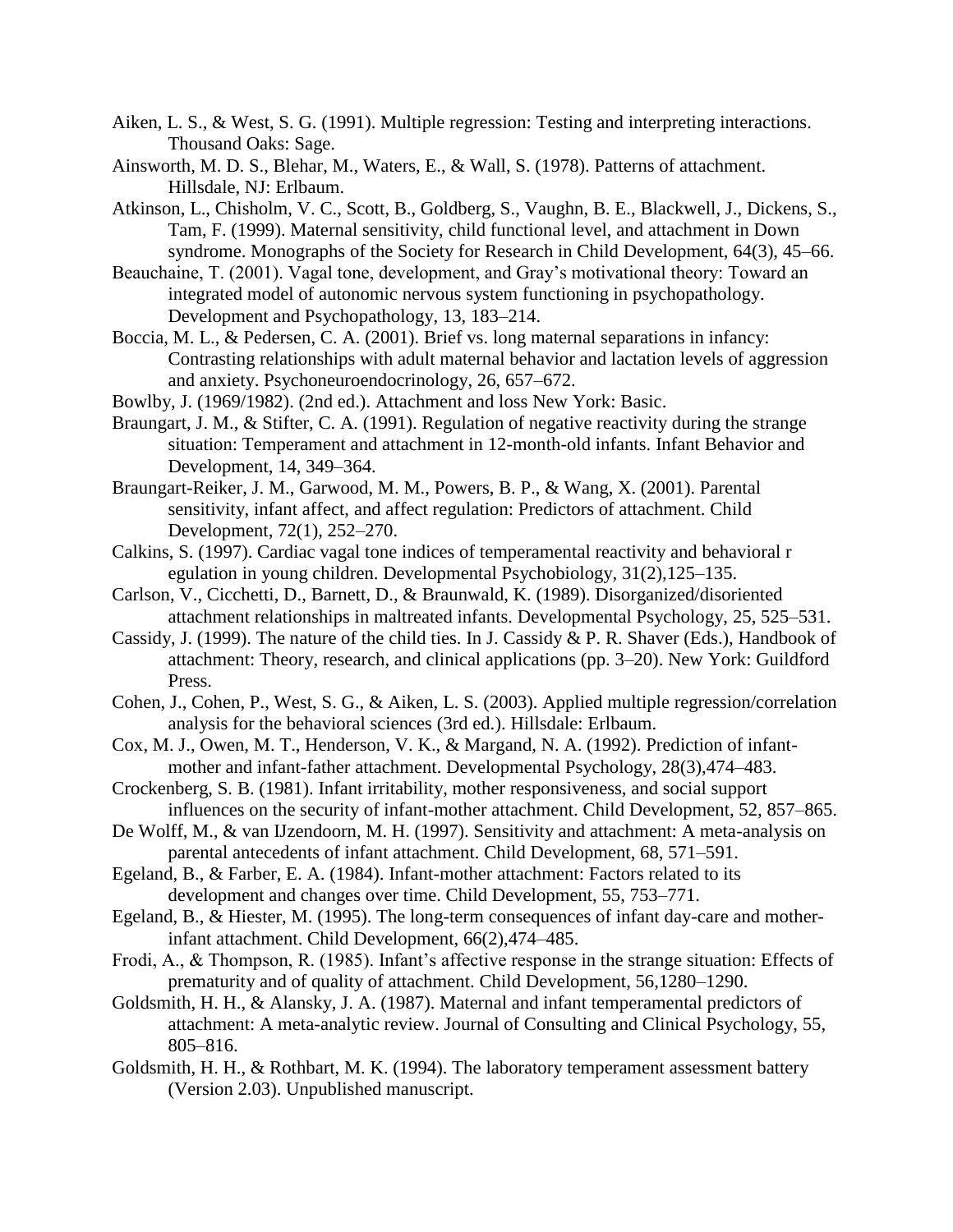- Haley, D. W., & Stansbury, K. (2003). Infant stress and parent responsiveness: Regulation of physiology and behavior during still-face and reunion. Child Development, 74, 1534– 1546.
- Huffman, L. C., Bryan, Y. E., del-Carmen, R., Pederson, F. A., Doussard-Roosevelt, J. A., & Porges, S. W. (1998). Infant temperament and cardiac vagal tone: Assessments at twelve weeks of age. Child Development, 69(3), 624–635.
- Kagan, J. (1994). On the nature of emotion. In N. Fox (Ed.), The development of emotion regulation: Biological and behavioral contributions. Monographs of Society for Research in Child Development, 59(2–3), 7–24.
- Kochanska, G. (2001). Emotional development in children with different attachment histories: The first three years. Child Development, 72,474–490.
- Kochanska, G., Murray, K. T., & Harlan, E. T. (2000). Effortful control in early childhood: Continuity and change, antecedents and implications for social development. Developmental Psychology, 36, 220–232.
- Lacey, J. K., & Lacey, B. C. (1958). The relationship of resting autonomic activity to motor impulsivity. Research Publications and Associations for Research in Nervous and Mental Disease, 36, 144–209.
- Littell, R. C., Milliken, G. A., Stroup, W. W., & Wolfinger, R. D. (1996). SAS® system for mixed models. Cary, NC: SAS Institute Inc..
- Lyons-Ruth, K., Bronfman, E., & Parsons, E. (1999). Maternal frightened, frightening, or atypical behavior and disorganized infant attachment patterns. In J. I. Vondra & D. Barnett (Eds.). Monographs of the Societyfor Research in Child Development: Atypical Attachment in Infancy and Early Childhood among Children at Developmental Risk, 64(3), 67–96.
- Mangelsdorf, S., Gunnar, M. R., Kestenbaum, R., Lang, S., & Andreas, D. (1990). Infant proneness to distress temperament, maternal personality, and mother-infant attachment; Associations and goodness of fit. Child Development, 49, 173–180.
- Mills-Koonce, W. R., Gari´epy, J.-L., Sutton, K., & Cox, M. (under review). Developmental trajectories of sensitive care for mothers of children with differing attachment strategies at 36 months.
- NICHD Early Child Care Research Network. (1997). The effects of infant child care on infantmother attachment securing: Results of the NICHD Study of Early Child Care. Child Development, 68, 860–879.
- NICHD Study of Early Child Care. (1999). Chronicity of maternal depressive symptoms maternal sensitivity, and child functioning at 36 months. Developmental Psychology, 35, 1297–1310.
- Pederson, D. R., Gleason, K. E., Moran, G., & Bento, S. (1998). Maternal attachment representations, maternal sensitivity, and the infant-mother attachment relationship. Developmental Psychology, 34(5), 925–932.
- Pederson, D. R., & Moran, G. (1995). Maternal behavior Q-set [Appendix B]. Monographs of the Society for Research in Child Development, 60(2–3, serial no. 244), 247–254.
- Porges, S. W. (1985). Vagal tone: An autonomic mediator of affect. In J. Garber & K. A. Dodge (Eds.), The development of emotion regulation and dysregulation. Cambridge studies in social and emotional development (pp. 111–128). New York, NY: Cambridge University Press.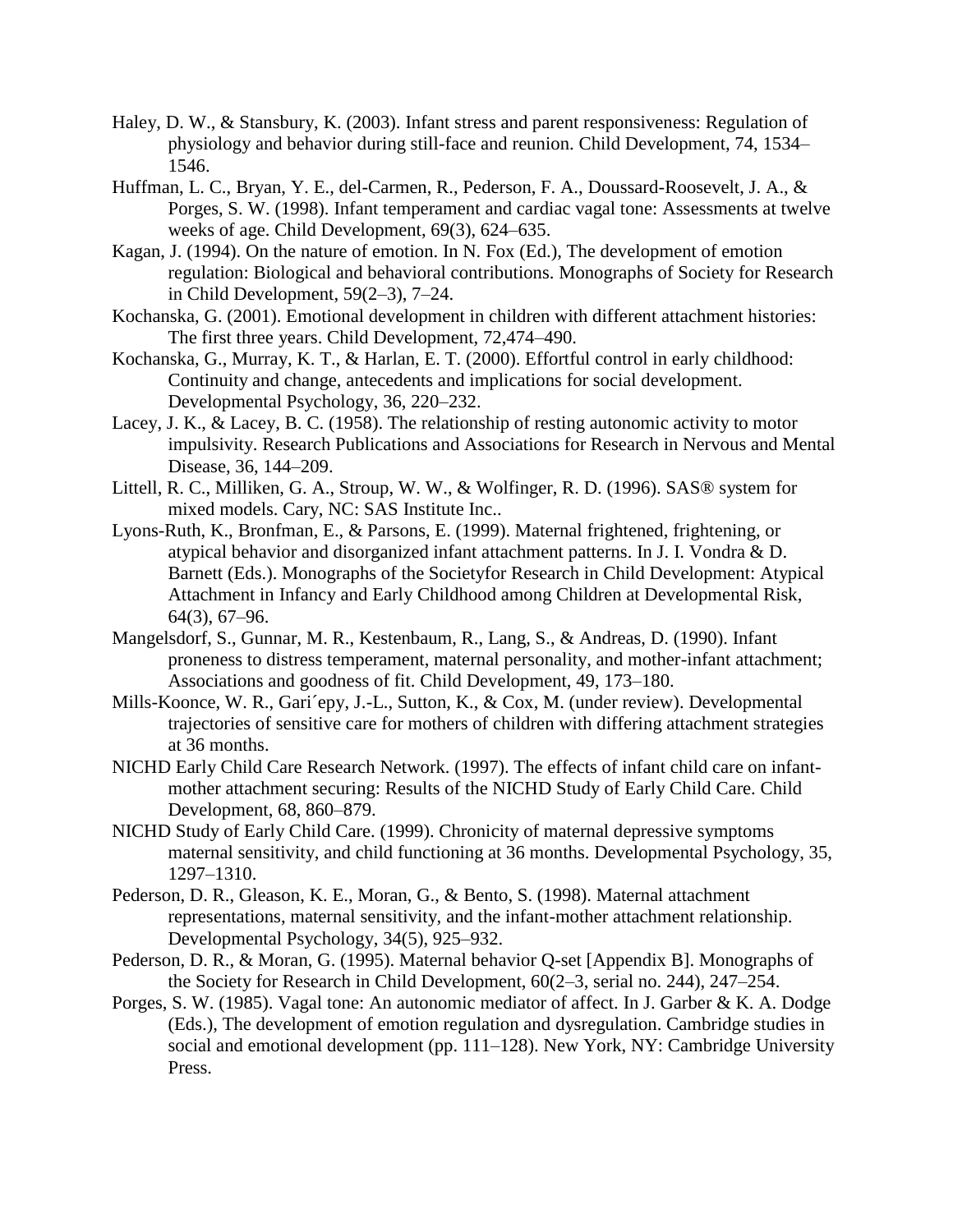- Porges, S. W. (1991). Vagal tone: An autonomic mediator of affect. In J. A. Garber & K. A. Dodge (Eds.), The development of affect regulation and dysregulation (pp. 111–128). New York: Cambridge University Press.
- Porges, S. W. (1995). Orienting in a defensive world: Mammalian modification of our evolutionary heritage. A polyvagal theory. Psychophysiology, 8,301–318.
- Porges, S. W. (1996). Physiological regulation in high-risk infants: A model for assessment and potential intervention. Development and Psychopathology, 8, 43–58.
- Porges, S. W. (1998). Love: An emergent property of the mammalian autonomic nervous system. Psychoneuroendocrinology, 23, 837–861.
- Porges, S. W., Arnold, W. R., & Forbes, E. J. (1973). Heart rate variability: An index of attentional responsivity in human newborns. Developmental Psychology, 8, 85–92.
- Posada, G., Jacobs, A., Carbonell, O. A., Alzate, G., Bustamante, R. R., & Arenas, A. (1999). Maternal care and attachment security in ordinary and emergency contexts. Developmental Psychology, 35, 1379–1388.
- Posner, M. I., & Rothbart, M. K. (2000). Developing mechanisms of self-regulation. Development and Psychopathology, 12, 427–441. Richards, J. E. (1987). Infant visual sustained attention and respiratory sinus arrhythmia. Child Development, 58, 488–496.
- Rothbath, M. K., & Derryberry, D. (1981). Development of individual differences in temperament. In M. E. Lamb & A. L. Brown (Eds.), Advances in developmental psychology (pp. 37–86). Hillsadale, NJ: Erlbaum.
- Stevenson-Hinde, J., & Marshal, P. J. (1999). Behavioral inhibition, heart period, and respiratory sinus arrhythmia: An attachment perspective. Child Development, 70(4), 805–816.
- Stifter, C. A., & Fox, N. A. (1990). Infant reactivity: Physiological correlates of newborn and 5 month temperament. Developmental Psychology, 26,582–588.
- Stifter, C. A., & Jain, A. (1996). Psychophysiological correlates of infant temperament: Stability of behavior and autonomic patterning from 5–18 months. Developmental Psychobiology, 29(4), 379–391.
- Stifter, C. A., Spinrad, T. L., & Braungart-Rieker, J. M. (1999). Toward a developmental model of child compliance: The role of emotion regulation in infancy. Child Development, 70(1), 21–32.
- Thompson, R. A. (1997). Sensitivity and security: New questions to ponder. Child Development, 68(4), 595–597.
- Thompson, R. A., & Lamb, W. E. (1984). Assessing qualitative dimensions of emotional responsiveness in infants: Separation reactions to the Strange Situation. Infant Behavior and Development, 7, 423–445.
- Tronick, E. Z. (1989). Emotions and emotional communication in infants. American Psychologist, 44, 112–119.
- Tronick, E. Z., Als, H., Adamson, L., Wise, S., & Brazelton, T. B. (1979). The infant's response to entrapment between contradictory messages in face-to-face interaction. Journal of the American Academy of Child psychiatry, 17, 1–13.
- van den Boom, D. C. (1994). The influence of temperament and mothering on attachment and exploration: An experimental manipulation of sensitive responsiveness among lowerclass mothers with irritable infants. Child Development, 65, 1457–1477.
- van den Boom, D. C. (1997). Sensitivity and attachment: Next steps for developmentalists. Child Development, 68(4), 592–594.